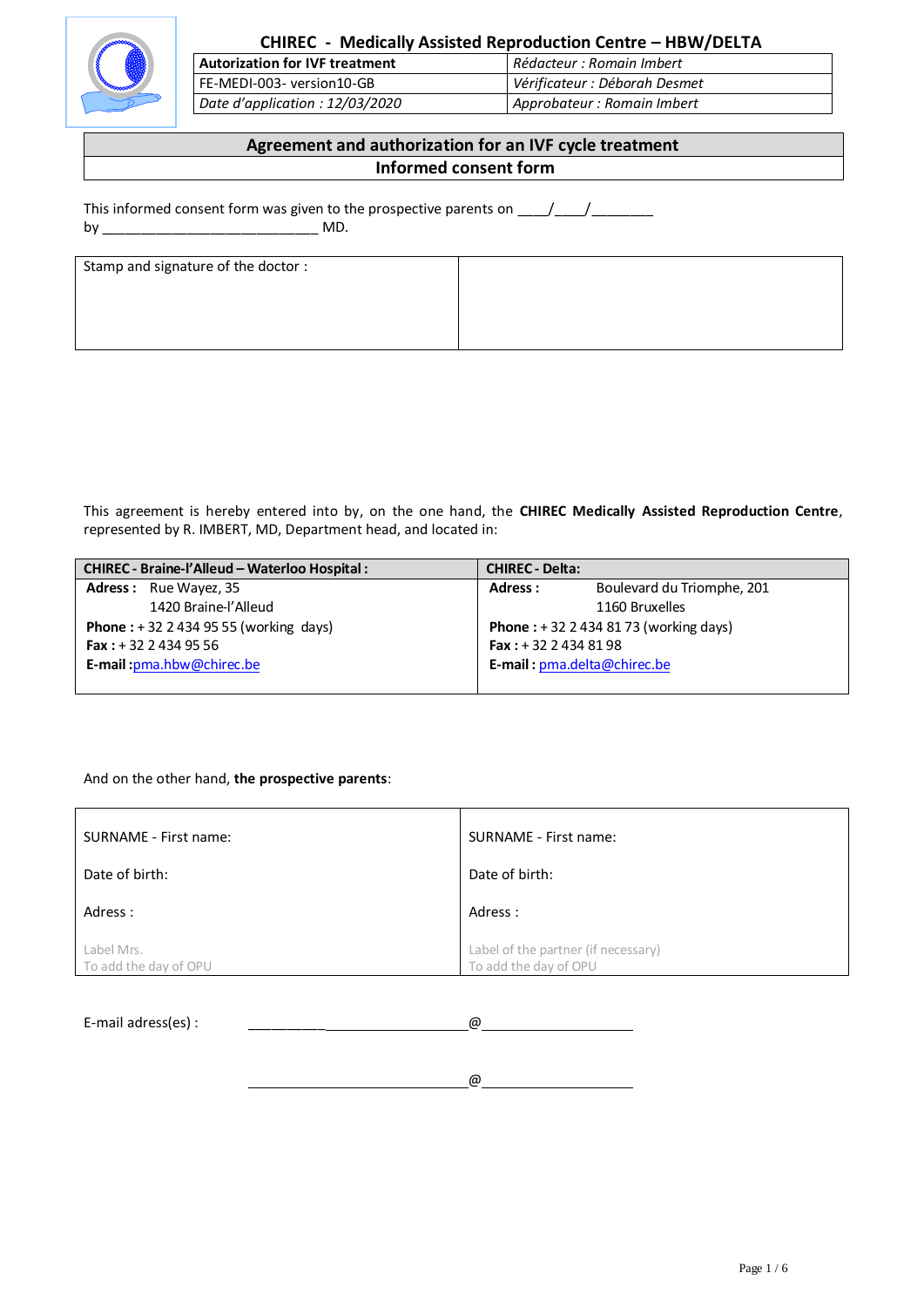

## **CHIREC - Medically Assisted Reproduction Centre – HBW/DELTA**

|             | <b>FL-IVILDI-003-VEISIOILLO-GD</b> | vermaleur : Deborum Desmet  |
|-------------|------------------------------------|-----------------------------|
|             | Date d'application : 12/03/2020    | Approbateur : Romain Imbert |
|             |                                    |                             |
| Done in:    |                                    |                             |
| We. Mrs     |                                    |                             |
| And, Mr/Mrs |                                    |                             |

**Autorization for IVF treatment** *Rédacteur : Romain Imbert* FE-MEDI-003- version10-GB *Vérificateur : Déborah Desmet*

**Prospective parents**, hereby confirm that they :

- **Have received the detailed information document on IVF techniques**
- **Have been informed of the costs of care for an IVF treatment (annex flyer)**
- Have been informed on treatment options in the context of medically assisted reproduction, including adoption, as well as medical and legal limits of care.
- Dr **Examplete**) has explained the benefits as well as the disadvantages and risks of in vitro fertilization (IVF) treatment, including risks of ovarian hyper-stimulation syndrome, infection or haemorrhage.
- Have accepted that risks and complications that might occur during treatment are not necessarily known and attributable to the doctor.
- Have been informed of the possibility of using psychological support before, during and after the process, and that we have been given contact details of a specialist.
- Participation in prior consultation was highly recommended.
- Have been informed that gametes (sperm and oocytes) and/or embryos that are not suitable for the treatment and intended to be destroyed could be used for training and/or improving IVF lab techniques quality.
- Have informed our referring doctor of any previous care in another center and declare not having cryopreserved embryos in another center.
- Have informed our doctor of any stay abroad in the last 3 months.

I / We agree that our medical and administrative data will be made available to the gynaecologists of the CHIREC Medically Assisted Reproduction Centre involved in the treatment and authorize data communication to external bodies with the aim of national and international registration and monitoring of the quality of MAR activity. This communication is transmitted in encrypted form so that the identity of the persons concerned is not disclosed to the agency that receives and analyses the data.

I / We firmly undertake to assume the costs of hospitalization, medical fees, and lab fees involved with this IVF attempt, and any additional costs associated with predictable – or not – complications.

In case I / we decide to stop the treatment, and without any medical contraindication to pursue the treatment, a fee of €925 for medications and €300 for laboratory will be charged.

I / We declare that I/we have requested the MAR Centre of CHIREC, on my own initiative and without coercion, to carry out in vitro fertilization (IVF) with, if necessary, Intra-Cytoplasmic Sperm Injection (ICSI) or Intra-Cytoplasmic Morphologically Selected Sperm Injection (IMSI) followed by embryo transfer.

I / We have been informed that instructions of this convention can be changed at any moment. These modifications will require a written document, signed by all parties of this agreement.

IVF will be performed with

<u>.</u>

- $\Box$  Gametes of the couple (oocytes from Mrs and sperm from Mr)
- $\Box$  Oocytes of the applicant and sperm received by a donor
	- Personal donor (Name/Nr…………………………………………………) 1
	- Anonymous donor

<sup>1</sup> *If resorting to a personal donor, freezing and storage costs shall be borne by the applicant. The cost of sperm cryopreservation is €150 for each freezing. There are as well fees for freezing of €150 per year (indexable), from the second year and regardless the number of frozen vials. If you have not communicated your decision to stop the treatment within the 30 days following the date of invoice, you are supposed to pursue the treatment and committed to pay the bills.*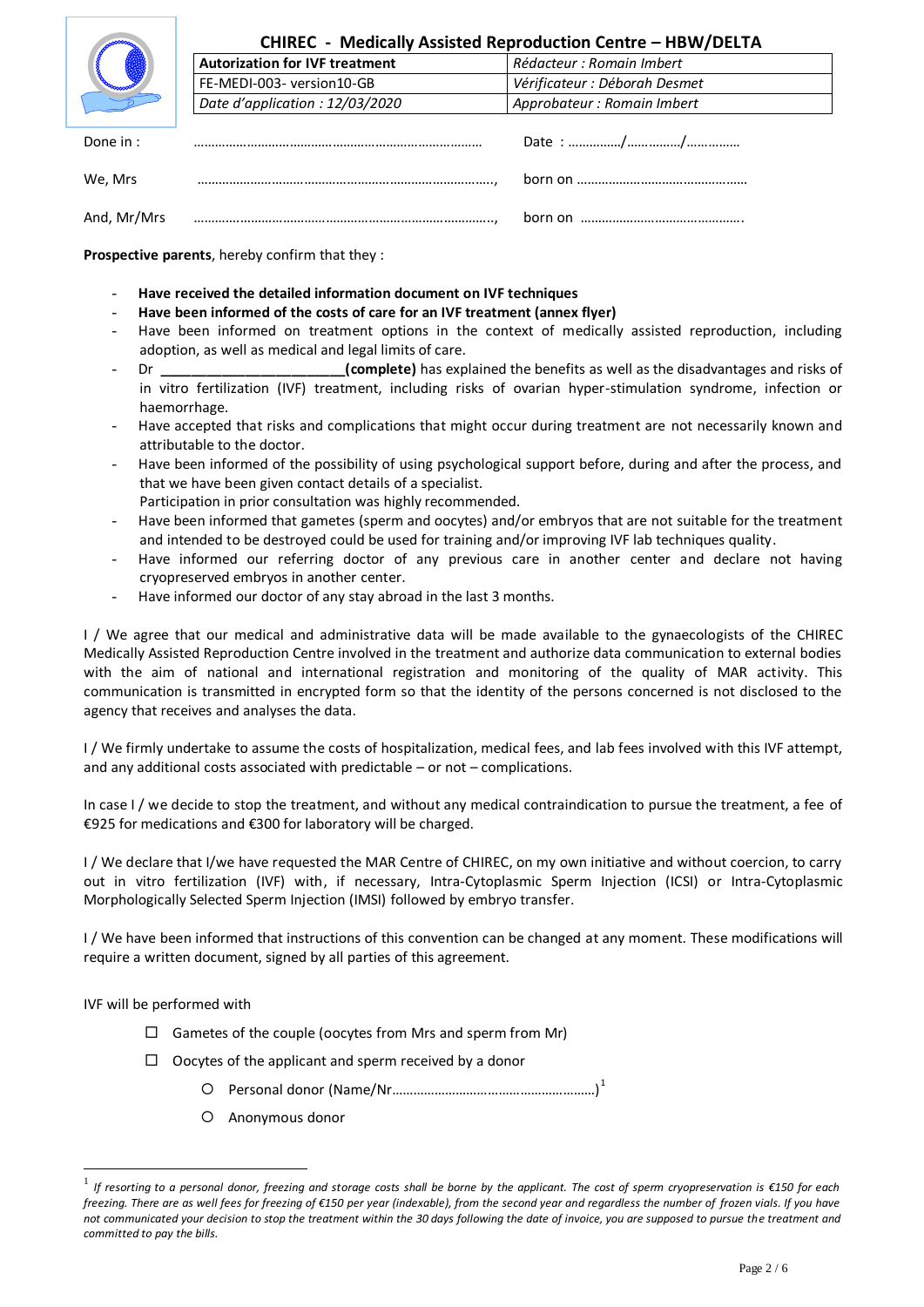

| CHIREC - Medically Assisted Reproduction Centre - HBW/DELTA |                               |
|-------------------------------------------------------------|-------------------------------|
| <b>Autorization for IVF treatment</b>                       | Rédacteur : Romain Imbert     |
| FE-MEDI-003- version10-GB                                   | Vérificateur : Déborah Desmet |
| Date d'application : 12/03/2020                             | Approbateur : Romain Imbert   |

In case it would be impossible to obtain the sperm vial, the MAR Centre of CHIREC can perform rescue oocyte cryopreservation.

 $\Box$  I / We agree that the MAR Center of CHIREC perform rescue oocyte cryopreservation.

In this case, an informed consent for oocyte cryopreservation will be signed at the day of oocyte pick-up.

 $\Box$  I / We refuse the rescue oocyte cryopreservation.

In this case, the oocytes will be destroyed.

The embryos are primarily transferred into the woman's uterus during the same cycle.

#### **What happens to fresh and not-transferred embryos :**

I / We want the supernumerary – and consequently not used – embryos to be:

- $\Box$  Cryopreserved, in order to attempt a new embryo transfer to complete the parental project underway or for any subsequent one. We therefore fill in the attached questionnaire for embryos cryopreservation.
- D Destroyed.

I / We certify having received and understood sufficient information from the CHIREC Medically Assisted Reproduction Centre. We also confirm that we were able to ask any questions and that we have had the time to think in order to sign freely and without coercion the convention.

Prospective parents agree with all the points mentioned above;

| Mrs:                | $Mr/Mrs$ :  |
|---------------------|-------------|
| Date: $/$ /         |             |
| Signature :         | Signature : |
|                     |             |
| Referred doctor:    |             |
| Date: $/$           |             |
| Stamp and signature |             |
|                     |             |
|                     |             |

*\* In the absence of one of the prospective parents, a proxy and a copy of the ID card are required to be given to the Centre* 

*This agreement is made in 3 copies, one for the prospective parents, and the two others for the MAR Centre..*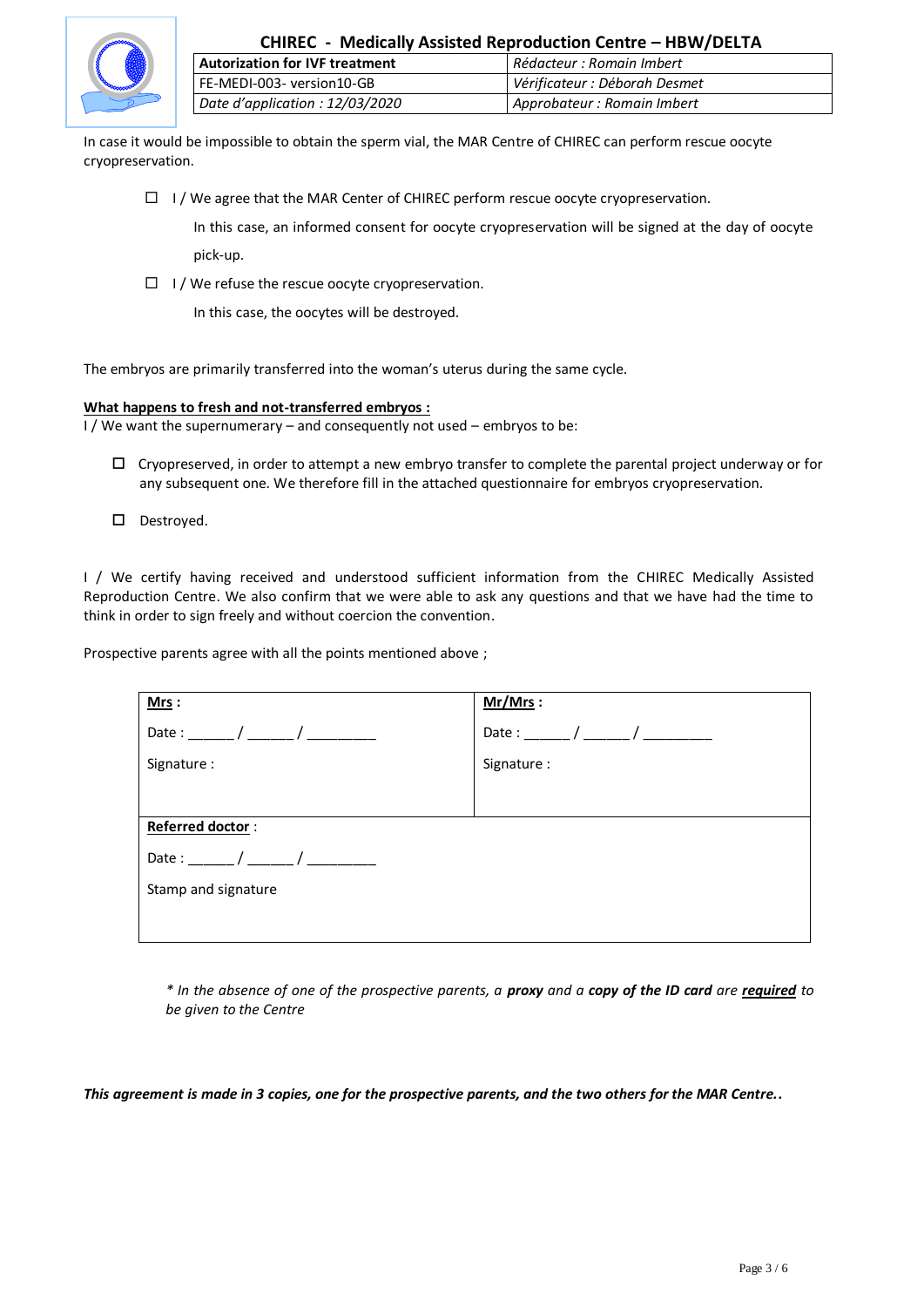

| <b>Autorization for IVF treatment</b> | Rédacteur : Romain Imbert     |
|---------------------------------------|-------------------------------|
| FE-MEDI-003- version10-GB             | Vérificateur : Déborah Desmet |
| Date d'application : 12/03/2020       | Approbateur : Romain Imbert   |

#### **Form for cryopreservation of supernumerary embryos**

I / We, the prospective parents, declare that I / we have been informed of the benefits as well as the risks of cryopreservation technique.

I / We are aware that embryos do not react identically to the freezing process and might be altered by the technique. Moreover, over the years, the deposition can be altered for one reason or another. This is why I / we are aware and I / we agree that the CHIREC MAR Centre cannot guarantee, nor be held responsible for the quality of embryos after thawing.

I / We have been advised that the cryopreservation period is legally limited to a 5-year period, beginning on the day of cryopreservation.

I / We wish

 $\Box$  Not to reduce this period

To reduce it to a fixed period of ……………………………………….years/months.

This period may be extended in special circumstances. This request must be the subject of a written document, signed and sent by the prospective parents by registered mail. As for any request to assisted procreation, the CHIREC MAR Centre reserves the right to invoke a conscience clause concerning received requests.

If the extension is approved, an annual rental charge of €150 will be required from the prospective parents. If the extension is refused, the MAR Centre can give the contact details of another centre. Prospective parents will have two months to organise, at their own expense, the transfer of their embryos to another centre in the necessary conditions for their preservation.

I / We have been informed that if I / we have not made contact with the CHIREC MAR Centre, at the end of the 5-year period, it will consider the choice mentioned in the Form for Cryopreservation of supernumerary embryos. I / We will be informed of the date of destruction by letter.

If, for reasons of force majeure, the Centre had to be apart from the embryos bank, I/we authorize the MAR Centre to transfer the frozen vials to another bank with which the centre has an agreement. In this case, I/we will be informed by the IVF center with a regular mail within six months following the embryos transfer.

I / We declare that I/we have requested the MAR Centre of CHIREC, on my own initiative and without coercion, to carry out cryopreservation of my/our supernumerary embryos.

New oocytes retrieval shall not be made before having replaced all existing frozen embryos.

**No embryo freezing will be made if the signed agreement is not in our possession on the day of oocyte retrieval.** The agreement signed by the two partners, or by the applicant, should be handed in on the day of oocyte retrieval at the latest.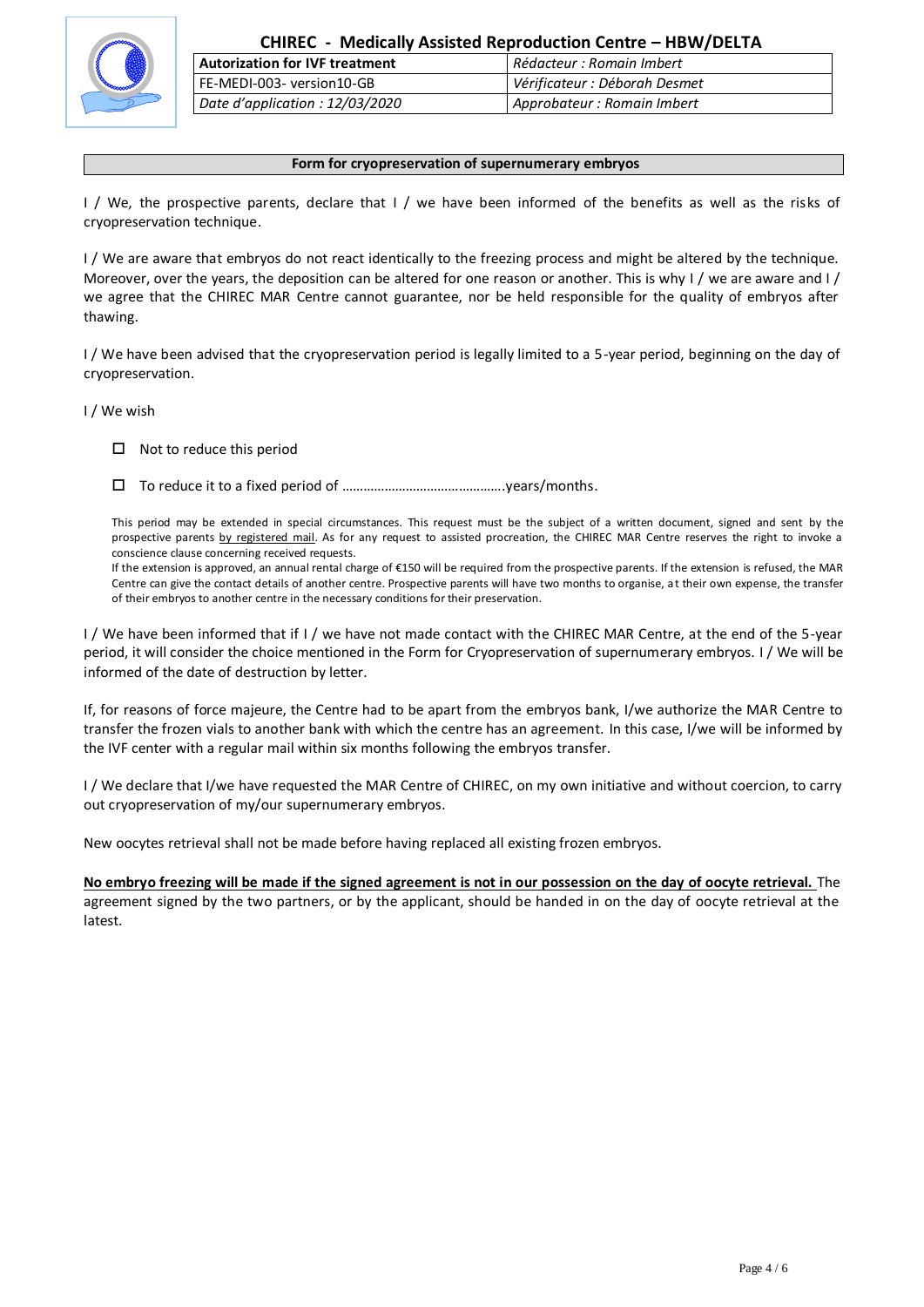

# **CHIREC - Medically Assisted Reproduction Centre – HBW/DELTA**

| <b>Autorization for IVF treatment</b> | Rédacteur : Romain Imbert     |
|---------------------------------------|-------------------------------|
| l FE-MEDI-003- version10-GB           | Vérificateur : Déborah Desmet |
| Date d'application : 12/03/2020       | Approbateur: Romain Imbert    |

### **What happens to cryopreserved supernumerary embryos:**

**1/ At the expiry of the 5-year period of cryopreservation**, I/we want my/our supernumerary embryos to be (select):

### **A. Allocated to an anonymous embryo donation program, free of charge and definitive.**

To be accepted into the donation program, patients must be maximum 35 years old (for women) and 45 years old (for men) at the date of embryo freezing. After 5 years, you will be contacted by the MAR center to confirm your choice.

You will be invited to complete a personal and familial anamnesis form, to perform blood test and genetic test and to meet a psychiatrist in CHIREC. Informed consent specific to embryo donation must also be signed.

**I / we undertake to submit to any examination and to provide any necessary medical information** for the implementation of the Act of 06/07/2007 applied under this agreement to enable the Centre to ensure respect for the safety of donated embryos.

**Assuming I / we would refuse or stop submitting to any examinations, or if the test results are incompatible with the donation, I / we have been informed my / our supernumerary embryos will be destroyed** by CHIREC, according to the current law

#### **B. Destroyed** by CHIREC, according to the current law

**\* Scientific research**: the law of 6 July 2007 on MAR and destination of supernumerary embryos and gametes provides possibility of donating gametes and/or supernumerary embryos for a scientific research program. I am / We are informed that the CHIREC MAR center does not carry out research on gametes and embryos within the meaning of the law of 11 May 2003 related to in vitro embryo research

I am / We are informed that:

- in the event of a separation, divorce, permanent decision-making incapacity of one of the prospective parents, irresolvable differences of opinion,
- exceeding of the legal age (47 years old) by the prospective mother at the date of the embryo transfer, the MAR Centre will take account of the last joint instruction given by the prospective parents.

**2 / In case of death of one of the prospective parents,** we want the cryopreserved supernumerary embryos to be :

 **A. Preserved for a post-mortem implantation**. This implantation can only be performed after a period of 6 months, starting on the day of death of the prospective parent and, at the latest, within two years after the death of the parent. If no news from you within 2 years of death, embryos will be destroyed by CHIREC according to the current law.

As for any request for assisted reproduction, the Chirec MAR Centre reserves the right to invoke a conscience clause concerning received requests. In case of refusal to comply this request, the MAR Centre can give the contact details of another centre. Prospective parents will therefore have two months to organize, at their own expense, the transfer of embryos to the other centre in the necessary conditions for their preservation.

**B. Destroyed** by CHIREC, according to the current law